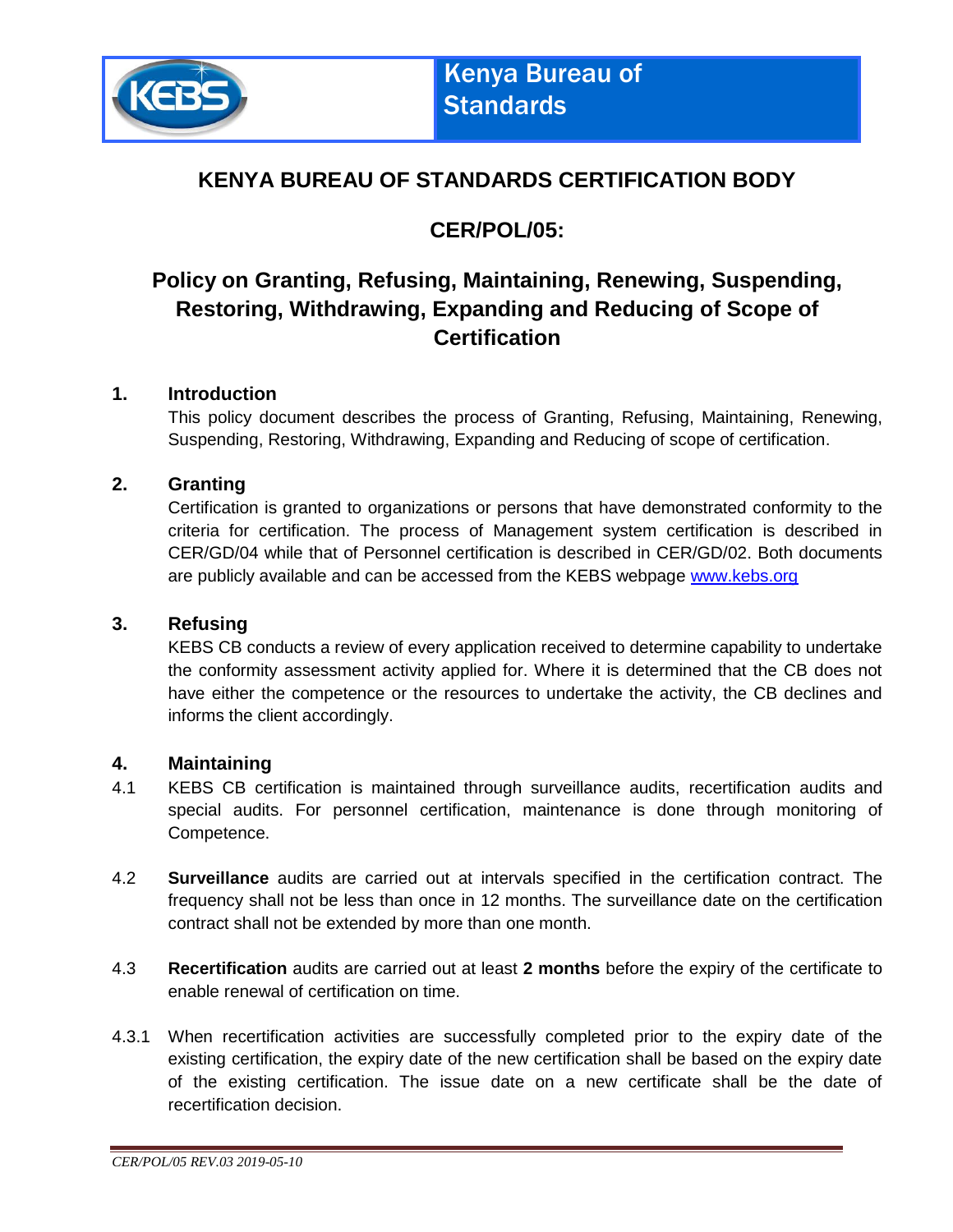

- 4.3.2 If the CB has not completed the recertification audit or is unable to verify the implementation of corrections and corrective actions for any major nonconformity prior to the expiry date of the certification, then recertification shall not be recommended and the validity of the certification shall not be extended. The client shall be informed and the consequences shall be explained.
- 4.3.3 Following expiration of certification, the CB shall restore certification within 6 months provided that the outstanding recertification activities are completed, otherwise at least a stage 2 audit shall be conducted. The effective date on the certificate shall be on or after the recertification decision and the expiry date shall be based on prior certification cycle.
- 4.4 **Special audits** are carried out to respond to changes to the certified system or to investigate complaints against a certified management system. Special audits may also be undertaken in response to an application for modification of scope of a certification already granted (though this may be conducted in conjunction with a planned surveillance audit).

# **5. Renewing**

Renewing of certification is done after the recertification decision as described in clause 4.3 above. This is done after the three-year certification contract period.

#### **6. Suspending**

- 6.1 KEBS CB is entitled to suspend a certificate for a specified period if the client violates their contractual or financial obligations towards the CB. Conditions that may lead to suspension of this certification include:
	- i) The Client's management system's persistent or serious failure to meet certification requirements, including requirements of the effectiveness of the management system.
	- ii) Corrective actions to the management system not having been carried out or effectively implemented within the agreed time period
	- iii) The Client does not allow surveillance or re-certification audits to be carried out at the required frequencies.
	- iv) The client has misused the certificate or the certification logo. Conditions for use of Marks are publicly available in CER/POL/01 and can be accessed on [www.kebs.org](http://www.kebs.org/)
	- v) The Client requests for suspension.
- 6.2 KEBS CB shall first announce a possible suspension in writing to the client. If the reasons for suspension are not eliminated within the specified time, KEBS CB shall inform again in writing about the suspension of the certificate, indicating the reasons for the suspension.
- 6.3 The suspension period shall not be more than 6 months.
- 6.4 Failure to resolve the issues that resulted in the suspension in the time determined by KEBS shall lead to notice of withdrawal of the certification or reduction in the scope of certification.